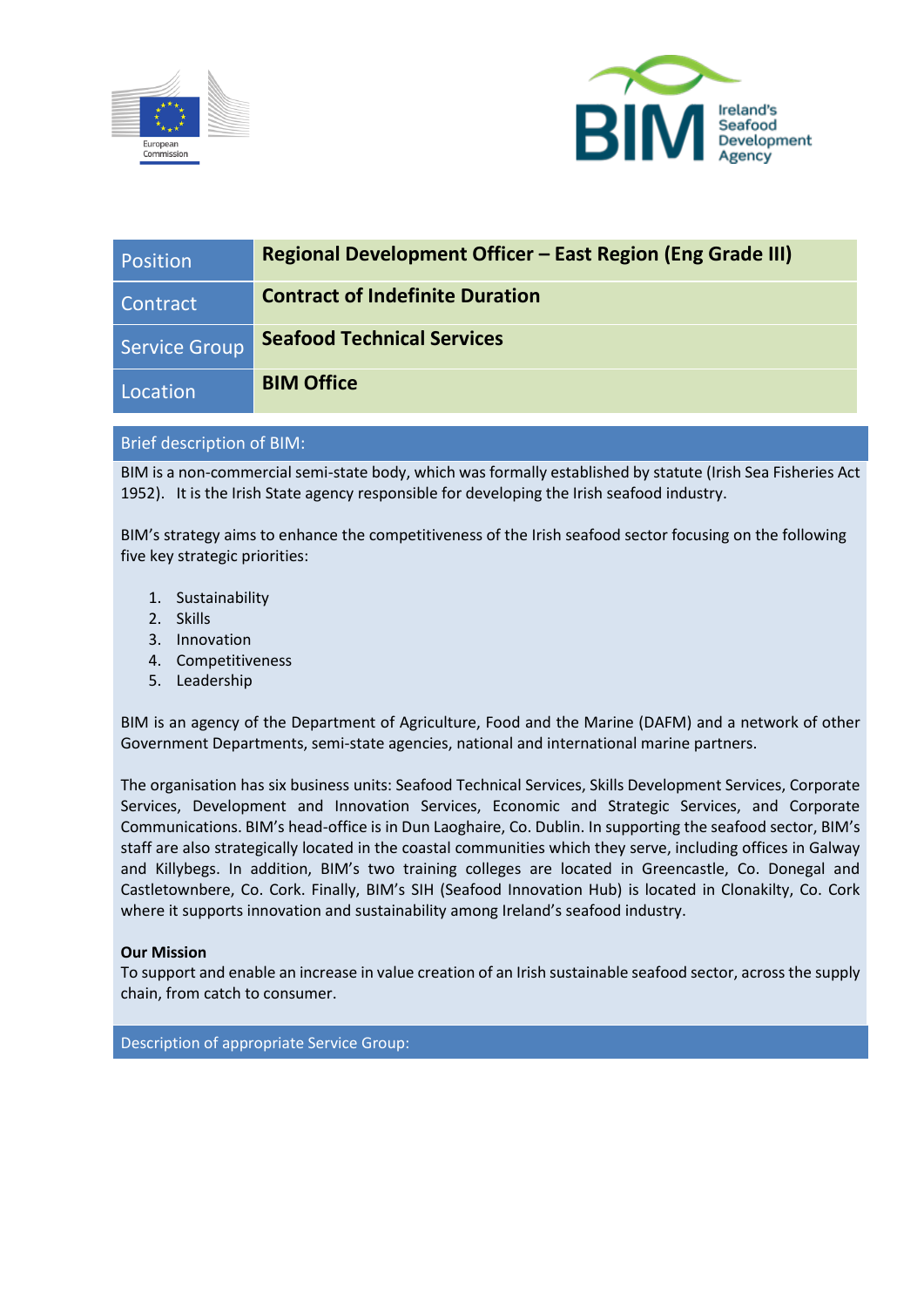



#### **Seafood Technical Services (STS)**

The STS business unit is made up of five sections, Fisheries Conservation, Aquaculture Technical, Sustainability & Certification, Regional Development North and Regional Development South. The teams are primarily based regionally and cover the entirety of Ireland's coastline. The work of the five STS teams is as varied and diverse as the Irish Seafood itself, covering everything from small scale fisheries, finfish, shellfish and seaweed aquaculture, selective fishing gears, environment, plastic reduction and processing efficiency.

#### Summary of the Role:

The Regional Development officer for the East is a key client facing role responsible for the development and maintenance of strong relationships with individuals and fishing groups in the East region. As a client facing team member the Regional development Officer will act as a conduit between the fishing industry and BIM ensuring they are well briefed and supported on any relevant grant aid support schemes, training, and any other relevant services that BIM offer to the industry. The Regional Development Officer will ensure that BIM is kept abreast of any issues or initiatives stemming from the fishing sector so that BIM can continue to offer relevant support and services to the industry and that its annual work plan reflects the needs of its clients.

The Regional Development Officer will help to develop and promote sustainable fishing practices and will play an active part in ensuring the economic, social and environmental sustainability of the sector. The role will also involve the implementation of EMFAF programmes such as the National V-Notch Scheme and the Inshore Fisheries Forums Initiative and will help to drive the effective and impactful implementation of the national inshore strategy. The Regional Development Officer will also support the fishing sector by providing assistance with licensing and registration of vessels as well as working with the local Regional Inshore Fisheries Forum and the National Inshore Fisheries Forum as required.

#### Background to Requirement:

BIM is the Irish State agency responsible for developing the Irish seafood industry. It supports the Irish seafood industry and communities in ensuring that aquatic and maritime resources are used sustainably.

The inshore sector plays a key role in sustaining Irelands fragile coastal communities, with the bulk of employment in the fishing sector made up of small-scale coastal vessels targeting inshore fish and shellfish stocks. Historically this sector has been underdeveloped and has lagged behind other parts of the seafood industry.

The key to maintaining healthy and vibrant coastal communities is having a healthy and vibrant inshore sector, which is sustainable economically, socially and environmentally. BIM and the regional development teams play a key part in this by providing the sector with the help, knowledge, financial supports that allows them to fish sustainably, build resilient businesses and seek out and develop new opportunities.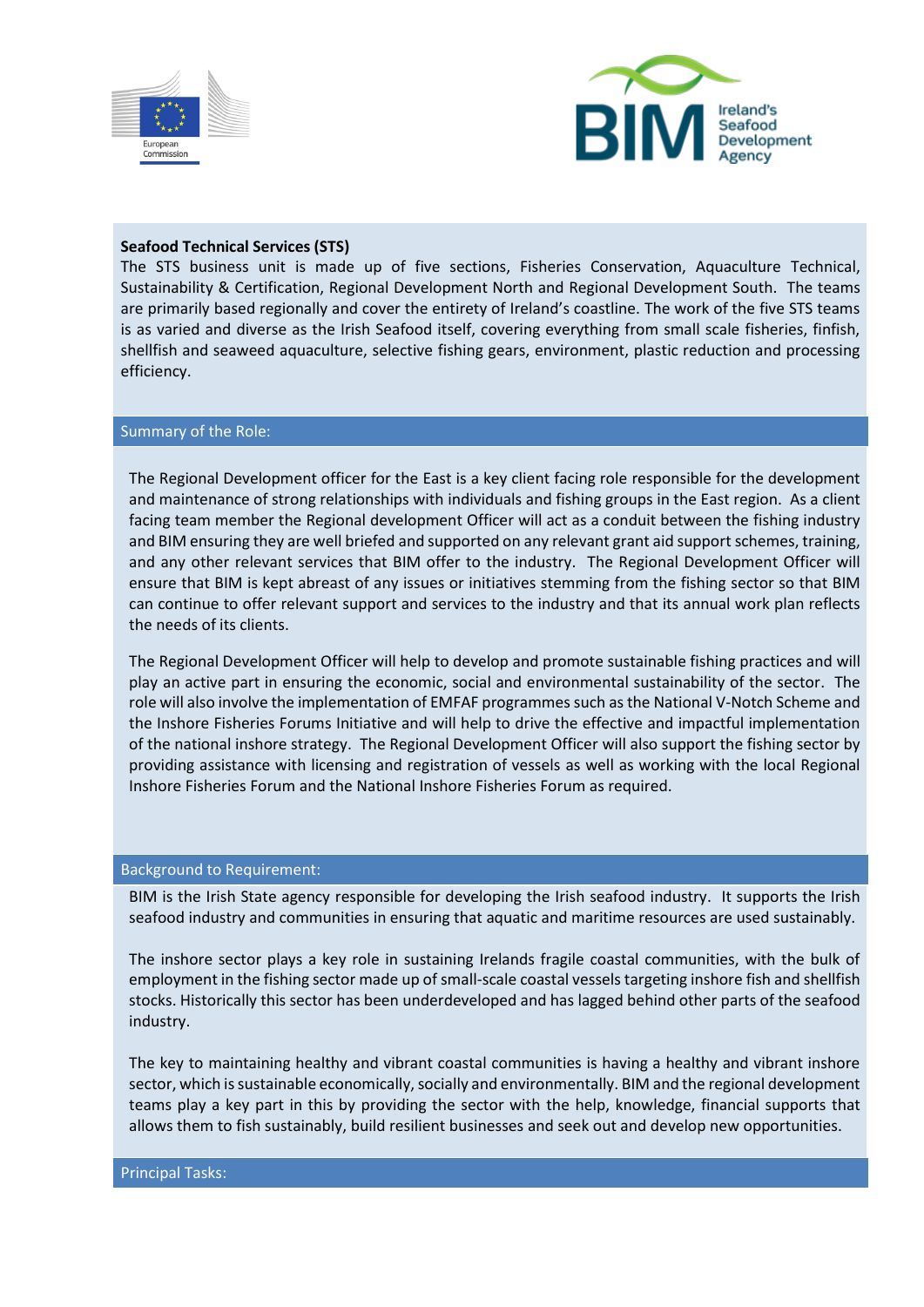



- Provide funding information and guidance for the inshore fishing industry to improving operations, drawing down grant aid and increasing competitiveness, sustainability and resilience
- Support the inshore sector by stimulating projects to underpin sustainable fishing and business and market development
- Implement any Government or European led initiatives as required
- Act as first point of contact on the coast for any enquiries in relation to the fishing industry
- Facilitate Industry stakeholder groups as required (including but not limited to the FLAG, RIFF and NIFF)
- Promotion of relevant BIM services to the inshore fishing sector
- To perform any other related duties as might reasonably be required and which may be assigned from time to time

#### **Reporting Structure:**

Manager: Regional Development Manager

Director: Seafood Technical Services Director

# **Contacts:**

#### **Within BIM**

- Regional Resource Development Manager(s)
- Other Regional Resource Development staff
- All staff in STS Business Unit
- All staff in Skills development Services Business Unit
- Key staff in D&I BU and in the other BIM Business Units
- Reception Staff within BIM

## **Outside BIM**

- Fishers operating in the East region
- Other seafood operators as required
- Coastal community interests as dictated by the schemes and demand of BIM's work programme.
- External stakeholders and bodies within the fisheries and aquaculture sector
- DAFM and DAFM's Associated Programmes Marine Agencies and Programmes Division
- The Inshore Management Group (IMG)
- The National Inshore Fisheries Forum (NIFF), the National Inshore Fisheries Association (NIFA)and the National Inshore Fisheries Organisation (NIFO).
- MI, SFPA, LEADER Implementation Groups, Údarás na Gaeltachta, 3<sup>rd</sup> Level Institutes, FSAI, CIL, MSO, County Councils, EPA, Department of Environment.
- Other relevant external Regulatory Bodies
- Relevant fisheries aquaculture industry and NGO's.

**Training**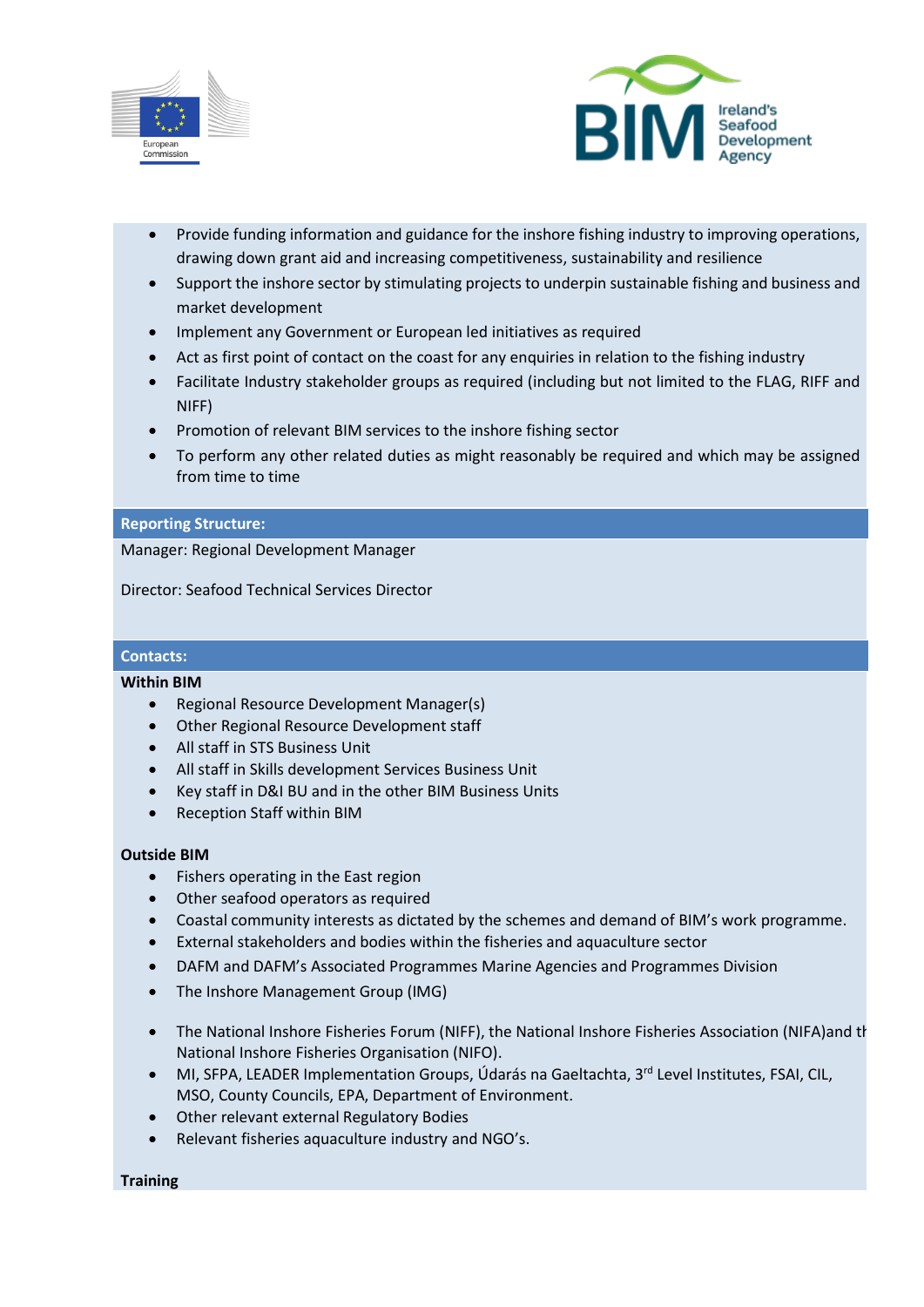



• Training needs will be identified through our Performance Management System.

**Education, Professional or Technical Qualifications, Knowledge, Skills, Aptitudes, Experience and Training**

#### **Essential:**

- A minimum of three years working in or with the seafood sector
- Educated to third level in a relevant subject area
- Full driving licence and access to own vehicle
- Demonstrable project management, organisational, administrative, interpersonal and communication skills
- Ability to work remotely and independently
- The ability to foster strong internal and external relationships
- Good time management and the ability to prioritise and meet deadlines.
- The ability to work unsupervised and as part of a team.
- Good written and verbal communication skills in addition to effective numeracy skills.

## **Desirable:**

• Fluency in spoken and written Irish.

## **Special personal attributes required for the position:**

- Good personal organisational and priority-setting skills, with the ability to manage multiple priorities
- Proven track record of working with diverse partners to solve problems and achieve shared goals
- Capable of working independently as well as being an effective team player, with initiative and creativity
- Good interpersonal and communication skills, with the ability to effectively interact with people in a multidisciplinary and multicultural environment

## **Salary:**

Remuneration is in accordance with the Public Sector, Department of Finance approved Salary Scale for Eng Grade III, with a salary range of €33,149 - €68,795 (as at 1<sup>st</sup> February 2021) per annum pro-rated with time worked. You will become a member of the Single Public Service Pension Scheme if you are not currently a member of a public sector pension scheme (or have not been a member in the past six months). Salary and Pension Scheme are subject to public sector approved norms and take account of recent service in the public sector in lien with relevant circulars and rules.

**Annual Leave:**